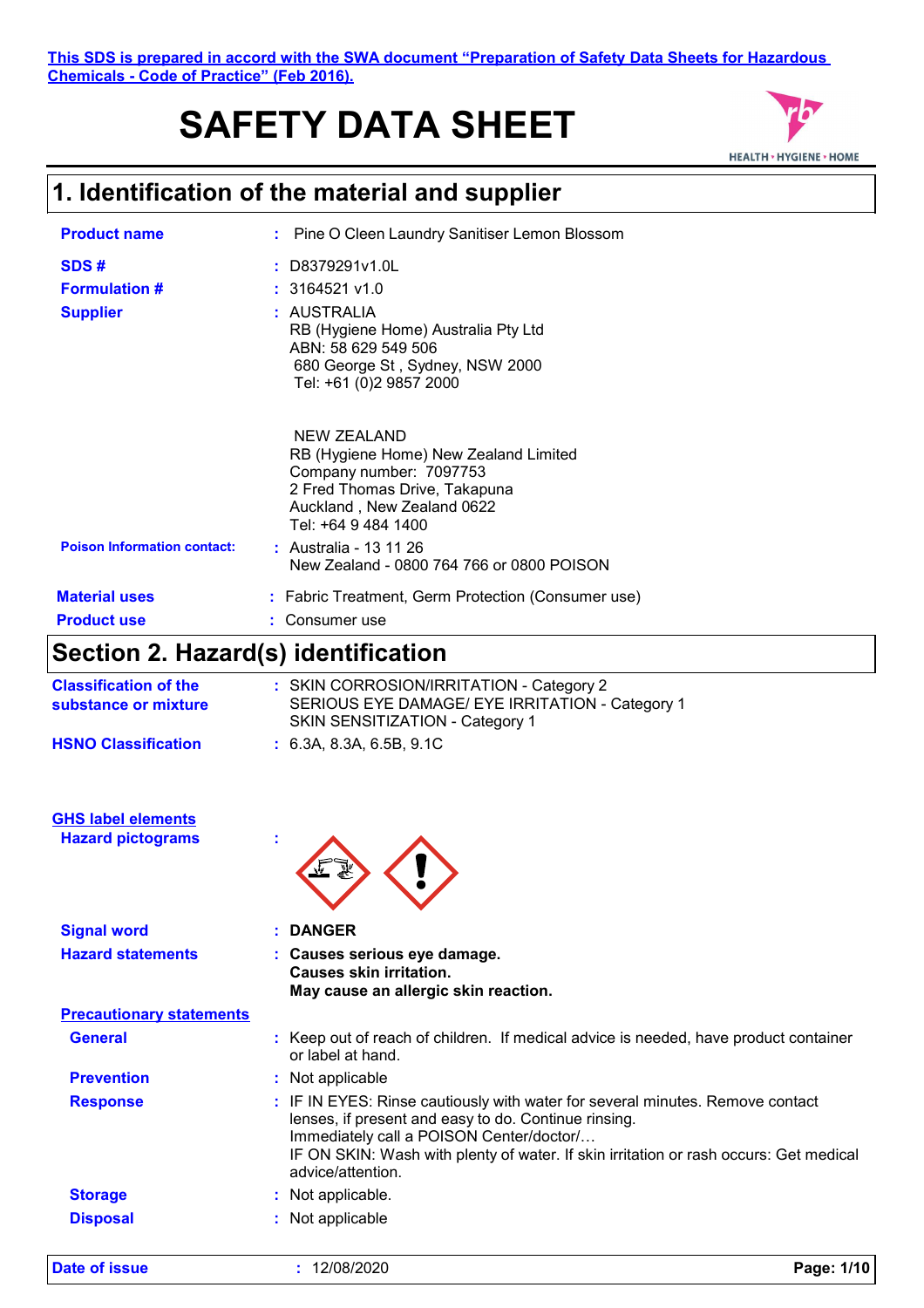# **Section 2. Hazard(s) identification**

| <b>Supplemental label</b><br><b>elements</b>                                | : Additional advice:<br>If you have unusually sensitive skin or a serious skin condition, please consult your<br>doctor before using this product.<br>Do not swallow |
|-----------------------------------------------------------------------------|----------------------------------------------------------------------------------------------------------------------------------------------------------------------|
| <b>Other hazards which do not : None known.</b><br>result in classification |                                                                                                                                                                      |

## **Section 3. Composition and ingredient information**

**Substance/mixture :**

: Mixture

| <b>Ingredient name</b>           | $\%$ (w/w) | <b>CAS number</b> |
|----------------------------------|------------|-------------------|
| didecyldimethylammonium chloride | 1.6≥ا      | 7173-51-5         |
| I Benzalkonium Chloride          | ⊥≤1        | 68424-85-1        |

 **Other Non-hazardous ingredients to 100%**

**Occupational exposure limits, if available, are listed in Section 8.**

### **Section 4. First aid measures**

| <b>Description of necessary first aid measures</b> |                                                                                                                                                                                                                                                                                                                                                                                                                                                                                                                                                                                                                                                                                                                                                                                                                                                                                                               |
|----------------------------------------------------|---------------------------------------------------------------------------------------------------------------------------------------------------------------------------------------------------------------------------------------------------------------------------------------------------------------------------------------------------------------------------------------------------------------------------------------------------------------------------------------------------------------------------------------------------------------------------------------------------------------------------------------------------------------------------------------------------------------------------------------------------------------------------------------------------------------------------------------------------------------------------------------------------------------|
| <b>Eye contact</b>                                 | : Get medical attention immediately. Call a poison center or physician. Immediately<br>flush eyes with plenty of water, occasionally lifting the upper and lower eyelids.<br>Check for and remove any contact lenses. Continue to rinse for at least 10 minutes.<br>Chemical burns must be treated promptly by a physician.                                                                                                                                                                                                                                                                                                                                                                                                                                                                                                                                                                                   |
| <b>Inhalation</b>                                  | Get medical attention immediately. Call a poison center or physician. Remove<br>victim to fresh air and keep at rest in a position comfortable for breathing. If it is<br>suspected that fumes are still present, the rescuer should wear an appropriate mask<br>or self-contained breathing apparatus. If not breathing, if breathing is irregular or if<br>respiratory arrest occurs, provide artificial respiration or oxygen by trained personnel.<br>It may be dangerous to the person providing aid to give mouth-to-mouth<br>resuscitation. If unconscious, place in recovery position and get medical attention<br>immediately. Maintain an open airway. Loosen tight clothing such as a collar, tie,<br>belt or waistband. In case of inhalation of decomposition products in a fire,<br>symptoms may be delayed. The exposed person may need to be kept under<br>medical surveillance for 48 hours. |
| <b>Skin contact</b>                                | Get medical attention immediately. Call a poison center or physician. Wash with<br>plenty of soap and water. Remove contaminated clothing and shoes. Wash<br>contaminated clothing thoroughly with water before removing it, or wear gloves.<br>Continue to rinse for at least 10 minutes. Chemical burns must be treated promptly<br>by a physician. In the event of any complaints or symptoms, avoid further exposure.<br>Wash clothing before reuse. Clean shoes thoroughly before reuse.                                                                                                                                                                                                                                                                                                                                                                                                                 |
| <b>Ingestion</b>                                   | Get medical attention immediately. Call a poison center or physician. Wash out<br>mouth with water. Remove dentures if any. Remove victim to fresh air and keep at<br>rest in a position comfortable for breathing. If material has been swallowed and the<br>exposed person is conscious, give small quantities of water to drink. Stop if the<br>exposed person feels sick as vomiting may be dangerous. Do not induce vomiting<br>unless directed to do so by medical personnel. If vomiting occurs, the head should<br>be kept low so that vomit does not enter the lungs. Chemical burns must be treated<br>promptly by a physician. Never give anything by mouth to an unconscious person.<br>If unconscious, place in recovery position and get medical attention immediately.<br>Maintain an open airway. Loosen tight clothing such as a collar, tie, belt or<br>waistband.                          |
|                                                    | Most important symptoms/effects, acute and delayed                                                                                                                                                                                                                                                                                                                                                                                                                                                                                                                                                                                                                                                                                                                                                                                                                                                            |
| <b>Potential acute health effects</b>              |                                                                                                                                                                                                                                                                                                                                                                                                                                                                                                                                                                                                                                                                                                                                                                                                                                                                                                               |
| Eve contact                                        | Causes serious eve damage.                                                                                                                                                                                                                                                                                                                                                                                                                                                                                                                                                                                                                                                                                                                                                                                                                                                                                    |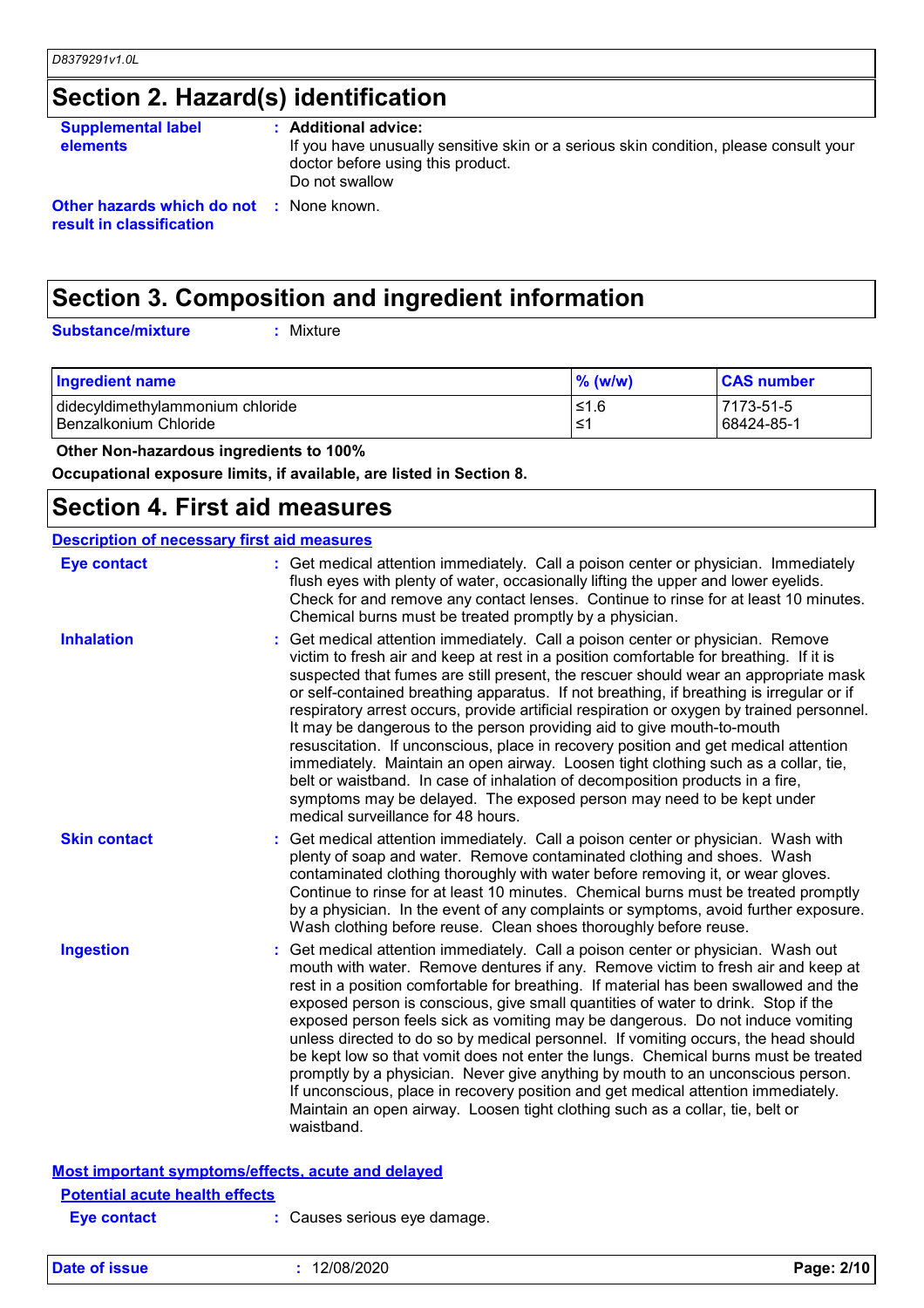### **Section 4. First aid measures**

| 00000011 T. I II OL UN IIIVUJUI VJ  |                                                                                                                                                                                                                                                                                                                                                                                                                 |
|-------------------------------------|-----------------------------------------------------------------------------------------------------------------------------------------------------------------------------------------------------------------------------------------------------------------------------------------------------------------------------------------------------------------------------------------------------------------|
| <b>Inhalation</b>                   | : No known significant effects or critical hazards.                                                                                                                                                                                                                                                                                                                                                             |
| <b>Skin contact</b>                 | : Causes skin irritation. May cause an allergic skin reaction.                                                                                                                                                                                                                                                                                                                                                  |
| <b>Ingestion</b>                    | : No known significant effects or critical hazards.                                                                                                                                                                                                                                                                                                                                                             |
| <b>Over-exposure signs/symptoms</b> |                                                                                                                                                                                                                                                                                                                                                                                                                 |
| <b>Eye contact</b>                  | : Adverse symptoms may include the following:<br>pain<br>watering<br>redness                                                                                                                                                                                                                                                                                                                                    |
| <b>Inhalation</b>                   | : No specific data.                                                                                                                                                                                                                                                                                                                                                                                             |
| <b>Skin contact</b>                 | : Adverse symptoms may include the following:<br>pain or irritation<br>redness<br>blistering may occur                                                                                                                                                                                                                                                                                                          |
| <b>Ingestion</b>                    | : No specific data.                                                                                                                                                                                                                                                                                                                                                                                             |
|                                     | <b>Indication of immediate medical attention and special treatment needed, if necessary</b>                                                                                                                                                                                                                                                                                                                     |
| <b>Notes to physician</b>           | : In case of inhalation of decomposition products in a fire, symptoms may be delayed.<br>The exposed person may need to be kept under medical surveillance for 48 hours.                                                                                                                                                                                                                                        |
| <b>Specific treatments</b>          | : No specific treatment.                                                                                                                                                                                                                                                                                                                                                                                        |
| <b>Protection of first-aiders</b>   | : No action shall be taken involving any personal risk or without suitable training. If it<br>is suspected that fumes are still present, the rescuer should wear an appropriate<br>mask or self-contained breathing apparatus. It may be dangerous to the person<br>providing aid to give mouth-to-mouth resuscitation. Wash contaminated clothing<br>thoroughly with water before removing it, or wear gloves. |
|                                     |                                                                                                                                                                                                                                                                                                                                                                                                                 |

**See toxicological information (Section 11)**

# **Section 5. Fire-fighting measures**

| <b>Extinguishing media</b>                             |                                                                                                                                                                                                     |
|--------------------------------------------------------|-----------------------------------------------------------------------------------------------------------------------------------------------------------------------------------------------------|
| <b>Suitable extinguishing</b><br>media                 | : Use an extinguishing agent suitable for the surrounding fire.                                                                                                                                     |
| <b>Unsuitable extinguishing</b><br>media               | : None known.                                                                                                                                                                                       |
| <b>Specific hazards arising</b><br>from the chemical   | : No specific fire or explosion hazard.                                                                                                                                                             |
| <b>Hazardous thermal</b><br>decomposition products     | : Decomposition products may include the following materials:<br>carbon dioxide<br>carbon monoxide<br>nitrogen oxides<br>halogenated compounds                                                      |
| <b>Special protective actions</b><br>for fire-fighters | : Promptly isolate the scene by removing all persons from the vicinity of the incident if<br>there is a fire. No action shall be taken involving any personal risk or without<br>suitable training. |
| <b>Special protective actions</b><br>for fire-fighters | : Fire-fighters should wear appropriate protective equipment and self-contained<br>breathing apparatus (SCBA) with a full face-piece operated in positive pressure<br>mode.                         |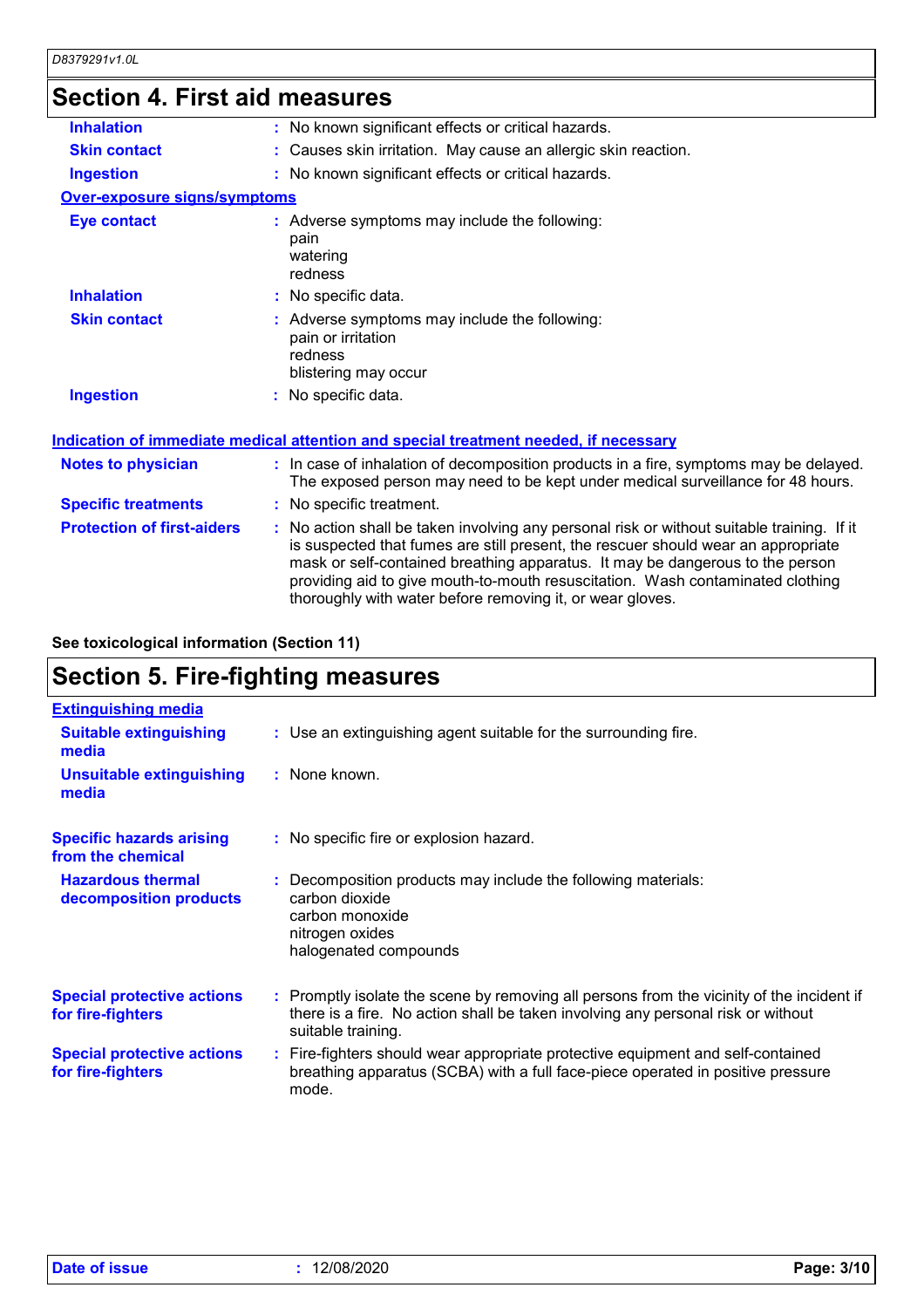## **Section 6. Accidental release measures**

|                                                       | <b>Personal precautions, protective equipment and emergency procedures</b>                                                                                                                                                                                                                                                                                                                                                                                                                                                                                                                                                                                                                                    |
|-------------------------------------------------------|---------------------------------------------------------------------------------------------------------------------------------------------------------------------------------------------------------------------------------------------------------------------------------------------------------------------------------------------------------------------------------------------------------------------------------------------------------------------------------------------------------------------------------------------------------------------------------------------------------------------------------------------------------------------------------------------------------------|
| For non-emergency<br>personnel                        | : No action shall be taken involving any personal risk or without suitable training.<br>Evacuate surrounding areas. Keep unnecessary and unprotected personnel from<br>entering. Do not touch or walk through spilled material. Do not breathe vapor or<br>mist. Provide adequate ventilation. Wear appropriate respirator when ventilation is<br>inadequate. Put on appropriate personal protective equipment.                                                                                                                                                                                                                                                                                               |
|                                                       | For emergency responders : If specialized clothing is required to deal with the spillage, take note of any<br>information in Section 8 on suitable and unsuitable materials. See also the<br>information in "For non-emergency personnel".                                                                                                                                                                                                                                                                                                                                                                                                                                                                    |
| <b>Environmental precautions</b>                      | : Avoid dispersal of spilled material and runoff and contact with soil, waterways,<br>drains and sewers. Inform the relevant authorities if the product has caused<br>environmental pollution (sewers, waterways, soil or air).                                                                                                                                                                                                                                                                                                                                                                                                                                                                               |
| Methods and materials for containment and cleaning up |                                                                                                                                                                                                                                                                                                                                                                                                                                                                                                                                                                                                                                                                                                               |
| <b>Small spill</b>                                    | : Stop leak if without risk. Move containers from spill area. Dilute with water and mop<br>up if water-soluble. Alternatively, or if water-insoluble, absorb with an inert dry<br>material and place in an appropriate waste disposal container. Dispose of via a<br>licensed waste disposal contractor.                                                                                                                                                                                                                                                                                                                                                                                                      |
| <b>Large spill</b>                                    | Stop leak if without risk. Move containers from spill area. Approach release from<br>upwind. Prevent entry into sewers, water courses, basements or confined areas.<br>Wash spillages into an effluent treatment plant or proceed as follows. Contain and<br>collect spillage with non-combustible, absorbent material e.g. sand, earth,<br>vermiculite or diatomaceous earth and place in container for disposal according to<br>local regulations (see Section 13). Dispose of via a licensed waste disposal<br>contractor. Contaminated absorbent material may pose the same hazard as the<br>spilled product. Note: see Section 1 for emergency contact information and Section<br>13 for waste disposal. |

**See Section 1 for emergency contact information.**

**See Section 8 for information on appropriate personal protective equipment.**

**See Section 13 for additional waste treatment information.**

# **Section 7. Handling and storage**

#### **Precautions for safe handling**

| <b>Protective measures</b>                                                       | : Put on appropriate personal protective equipment (see Section 8). Persons with a<br>history of skin sensitization problems should not be employed in any process in<br>which this product is used. Do not get in eyes or on skin or clothing. Do not breathe<br>vapor or mist. Do not ingest. If during normal use the material presents a<br>respiratory hazard, use only with adequate ventilation or wear appropriate respirator.<br>Keep in the original container or an approved alternative made from a compatible<br>material, kept tightly closed when not in use. Empty containers retain product<br>residue and can be hazardous. Do not reuse container. |
|----------------------------------------------------------------------------------|-----------------------------------------------------------------------------------------------------------------------------------------------------------------------------------------------------------------------------------------------------------------------------------------------------------------------------------------------------------------------------------------------------------------------------------------------------------------------------------------------------------------------------------------------------------------------------------------------------------------------------------------------------------------------|
| <b>Advice on general</b><br>occupational hygiene                                 | : Eating, drinking and smoking should be prohibited in areas where this material is<br>handled, stored and processed. Workers should wash hands and face before<br>eating, drinking and smoking. Remove contaminated clothing and protective<br>equipment before entering eating areas. See also Section 8 for additional<br>information on hygiene measures.                                                                                                                                                                                                                                                                                                         |
| <b>Conditions for safe storage,</b><br>including any<br><b>incompatibilities</b> | : Store in accordance with local regulations. Store in original container protected<br>from direct sunlight in a dry, cool and well-ventilated area, away from incompatible<br>materials (see Section 10) and food and drink. Store locked up. Keep container<br>tightly closed and sealed until ready for use. Containers that have been opened<br>must be carefully resealed and kept upright to prevent leakage. Do not store in<br>unlabeled containers. Use appropriate containment to avoid environmental<br>contamination. See Section 10 for incompatible materials before handling or use.                                                                   |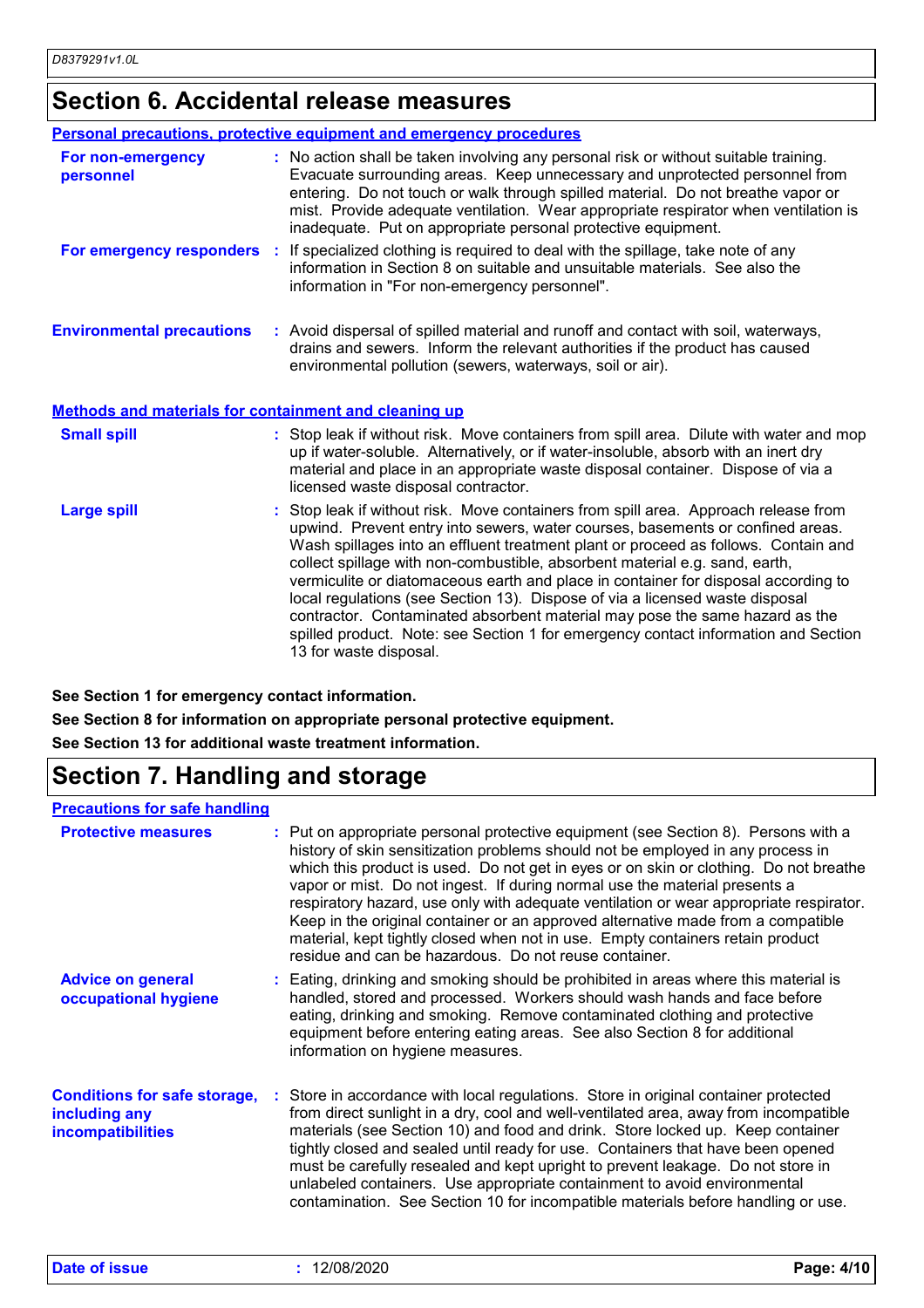# **Section 8. Exposure controls and personal protection**

| <b>Control parameters</b>                         |                                                                                                                                                                                                                                                                                                                                                                                                                                                                             |
|---------------------------------------------------|-----------------------------------------------------------------------------------------------------------------------------------------------------------------------------------------------------------------------------------------------------------------------------------------------------------------------------------------------------------------------------------------------------------------------------------------------------------------------------|
| <b>Australia</b>                                  |                                                                                                                                                                                                                                                                                                                                                                                                                                                                             |
| <b>Occupational exposure limits</b>               |                                                                                                                                                                                                                                                                                                                                                                                                                                                                             |
| None.                                             |                                                                                                                                                                                                                                                                                                                                                                                                                                                                             |
| <b>New Zealand</b>                                |                                                                                                                                                                                                                                                                                                                                                                                                                                                                             |
| <b>Occupational exposure limits</b>               | : No exposure standard allocated.                                                                                                                                                                                                                                                                                                                                                                                                                                           |
| <b>Appropriate engineering</b><br><b>controls</b> | : If user operations generate dust, fumes, gas, vapor or mist, use process enclosures,<br>local exhaust ventilation or other engineering controls to keep worker exposure to<br>airborne contaminants below any recommended or statutory limits.                                                                                                                                                                                                                            |
| <b>Environmental exposure</b><br><b>controls</b>  | : Emissions from ventilation or work process equipment should be checked to ensure<br>they comply with the requirements of environmental protection legislation. In some<br>cases, fume scrubbers, filters or engineering modifications to the process<br>equipment will be necessary to reduce emissions to acceptable levels.                                                                                                                                             |
| <b>Individual protection measures</b>             |                                                                                                                                                                                                                                                                                                                                                                                                                                                                             |
| <b>Hygiene measures</b>                           | : Wash hands, forearms and face thoroughly after handling chemical products, before<br>eating, smoking and using the lavatory and at the end of the working period.<br>Appropriate techniques should be used to remove potentially contaminated clothing.<br>Contaminated work clothing should not be allowed out of the workplace. Wash<br>contaminated clothing before reusing. Ensure that eyewash stations and safety<br>showers are close to the workstation location. |
| <b>Eye/face protection</b>                        | Safety eyewear complying with an approved standard should be used when a risk<br>assessment indicates this is necessary to avoid exposure to liquid splashes, mists,<br>gases or dusts. If contact is possible, the following protection should be worn,<br>unless the assessment indicates a higher degree of protection: chemical splash<br>goggles and/or face shield. If inhalation hazards exist, a full-face respirator may be<br>required instead.                   |
| <b>Skin protection</b>                            |                                                                                                                                                                                                                                                                                                                                                                                                                                                                             |
| <b>Hand protection</b>                            | : Considering the parameters specified by the glove manufacturer, check during use<br>that the gloves are still retaining their protective properties. It should be noted that<br>the time to breakthrough for any glove material may be different for different glove<br>manufacturers. In the case of mixtures, consisting of several substances, the<br>protection time of the gloves cannot be accurately estimated.                                                    |
| <b>Body protection</b>                            | Personal protective equipment for the body should be selected based on the task<br>being performed and the risks involved and should be approved by a specialist<br>before handling this product.                                                                                                                                                                                                                                                                           |
| <b>Other skin protection</b>                      | : Appropriate footwear and any additional skin protection measures should be<br>selected based on the task being performed and the risks involved and should be<br>approved by a specialist before handling this product.                                                                                                                                                                                                                                                   |
| <b>Respiratory protection</b>                     | Based on the hazard and potential for exposure, select a respirator that meets the<br>appropriate standard or certification. Respirators must be used according to a<br>respiratory protection program to ensure proper fitting, training, and other important<br>aspects of use.                                                                                                                                                                                           |

| Date of issue         | : 12/08/2020                      | Page: 5/10 |
|-----------------------|-----------------------------------|------------|
| <b>Boiling point</b>  | : Not available.                  |            |
| <b>Melting point</b>  | : Not available.                  |            |
| pH                    | : 9.4to10.4 [Conc. (% w/w): 100%] |            |
| <b>Odor threshold</b> | : Not available.                  |            |
| <b>Odor</b>           | $:$ Fragrant.                     |            |
| <b>Color</b>          | $:$ Blue.                         |            |
| <b>Physical state</b> | : Liquid. [Clear.]                |            |
| <b>Appearance</b>     |                                   |            |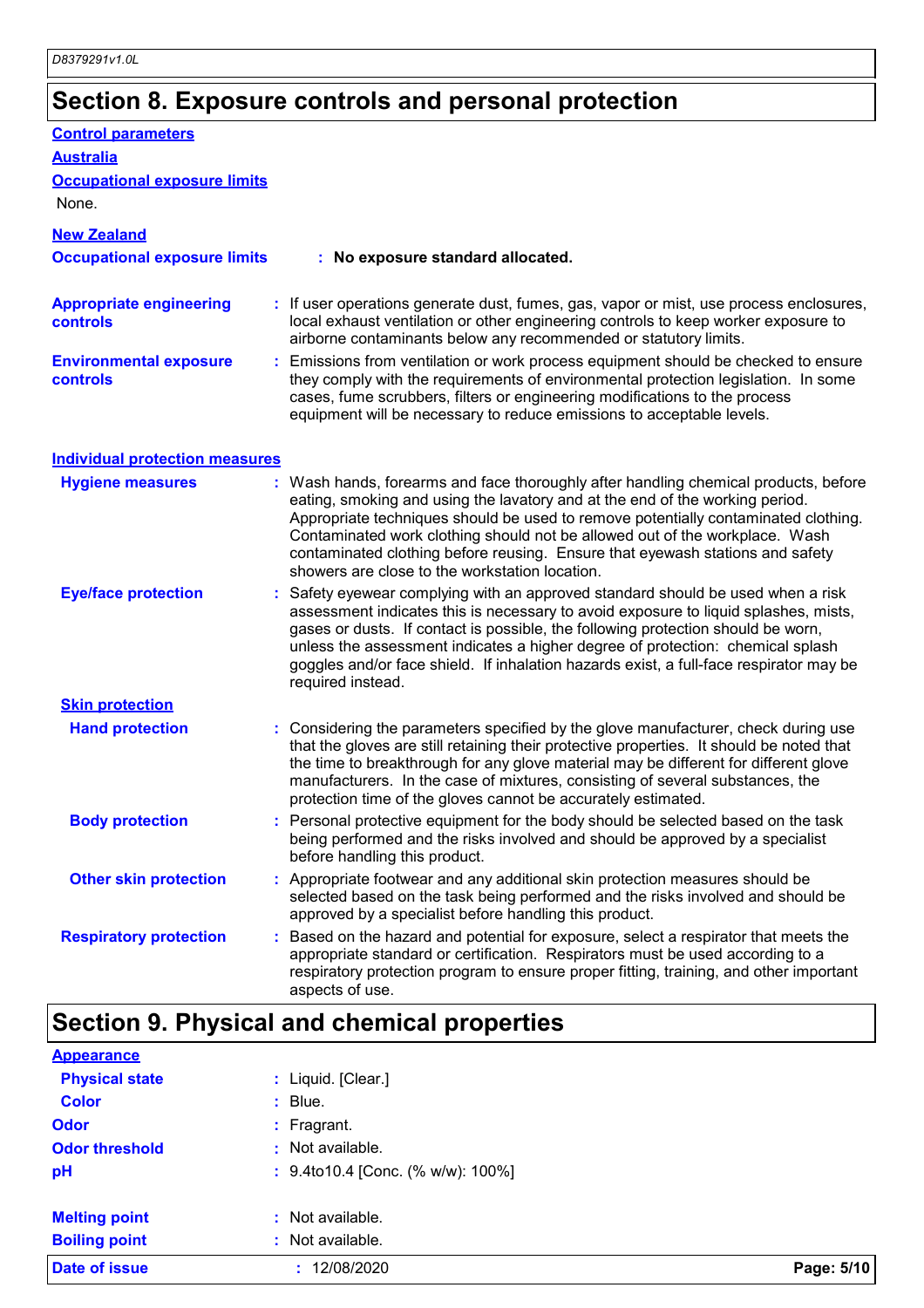# **Section 9. Physical and chemical properties**

| <b>Flash point</b>                                | : Not determined                                                       |
|---------------------------------------------------|------------------------------------------------------------------------|
| <b>Evaporation rate</b>                           | : Not available.                                                       |
| <b>Flammability (solid, gas)</b>                  | $:$ Not available.                                                     |
| Lower and upper explosive<br>(flammable) limits   | $:$ Not available.                                                     |
| <b>Vapor pressure</b>                             | $:$ Not available.                                                     |
| <b>Vapor density</b>                              | $:$ Not available.                                                     |
| <b>Relative density</b>                           | $: 0.99$ to 1.01                                                       |
| <b>Solubility</b>                                 | : Easily soluble in the following materials: cold water and hot water. |
| <b>Solubility in water</b>                        | $:$ Not available.                                                     |
| <b>Partition coefficient: n-</b><br>octanol/water | $:$ Not available.                                                     |
| <b>Auto-ignition temperature</b>                  | $:$ Not available.                                                     |
| <b>Decomposition temperature</b>                  | $:$ Not available.                                                     |
| <b>Viscosity</b>                                  | $:$ Not available.                                                     |
| Flow time (ISO 2431)                              | : Not available.                                                       |

## **Section 10. Stability and reactivity**

| <b>Hazardous decomposition</b><br>products   | : Under normal conditions of storage and use, hazardous decomposition products<br>should not be produced. |
|----------------------------------------------|-----------------------------------------------------------------------------------------------------------|
| <b>Incompatible materials</b>                | : No specific data.                                                                                       |
| <b>Conditions to avoid</b>                   | : No specific data.                                                                                       |
| <b>Possibility of hazardous</b><br>reactions | : Under normal conditions of storage and use, hazardous reactions will not occur.                         |
| <b>Chemical stability</b>                    | : The product is stable.                                                                                  |
| <b>Reactivity</b>                            | : No specific test data related to reactivity available for this product or its ingredients.              |

### **Section 11. Toxicological information**

### **Information on toxicological effects**

| <b>Product/ingredient name</b>             | <b>Result</b> | <b>Species</b> | <b>Dose</b> | <b>Exposure</b> |
|--------------------------------------------|---------------|----------------|-------------|-----------------|
| didecyldimethylammonium<br><b>chloride</b> | LD50 Oral     | Rat            | 84 mg/kg    |                 |

**Conclusion/Summary :** Based on available data, the classification criteria are not met.

#### **Irritation/Corrosion**

| <b>Product/ingredient name</b>                          | <b>Result</b>                                                                                                                                                       | <b>Species</b> | <b>Score</b> | <b>Exposure</b>   | <b>Observation</b> |
|---------------------------------------------------------|---------------------------------------------------------------------------------------------------------------------------------------------------------------------|----------------|--------------|-------------------|--------------------|
| didecyldimethylammonium<br>chloride                     | Skin - Severe irritant                                                                                                                                              | Rabbit         |              | 500<br>milligrams |                    |
| <b>Similar Laundry Sanitiser</b><br>product (e0042-153) | Eyes - Cornea opacity                                                                                                                                               | In vitro       | >5.5         |                   |                    |
| <b>Conclusion/Summary</b>                               |                                                                                                                                                                     |                |              |                   |                    |
| <b>Skin</b>                                             | Based on Calculation Method: Causes skin irritation.                                                                                                                |                |              |                   |                    |
| <b>Eyes</b>                                             | : Causes serious eye damage. Information is based on toxicity test result of a similar<br>product. (Bovine Cornea Opacity/Permeability test (BCOP)TG NO.: OECD 437) |                |              |                   |                    |
| <b>Respiratory</b>                                      | Based on available data, the classification criteria are not met.                                                                                                   |                |              |                   |                    |
| Date of issue                                           | 12/08/2020                                                                                                                                                          |                |              |                   | Page: 6/10         |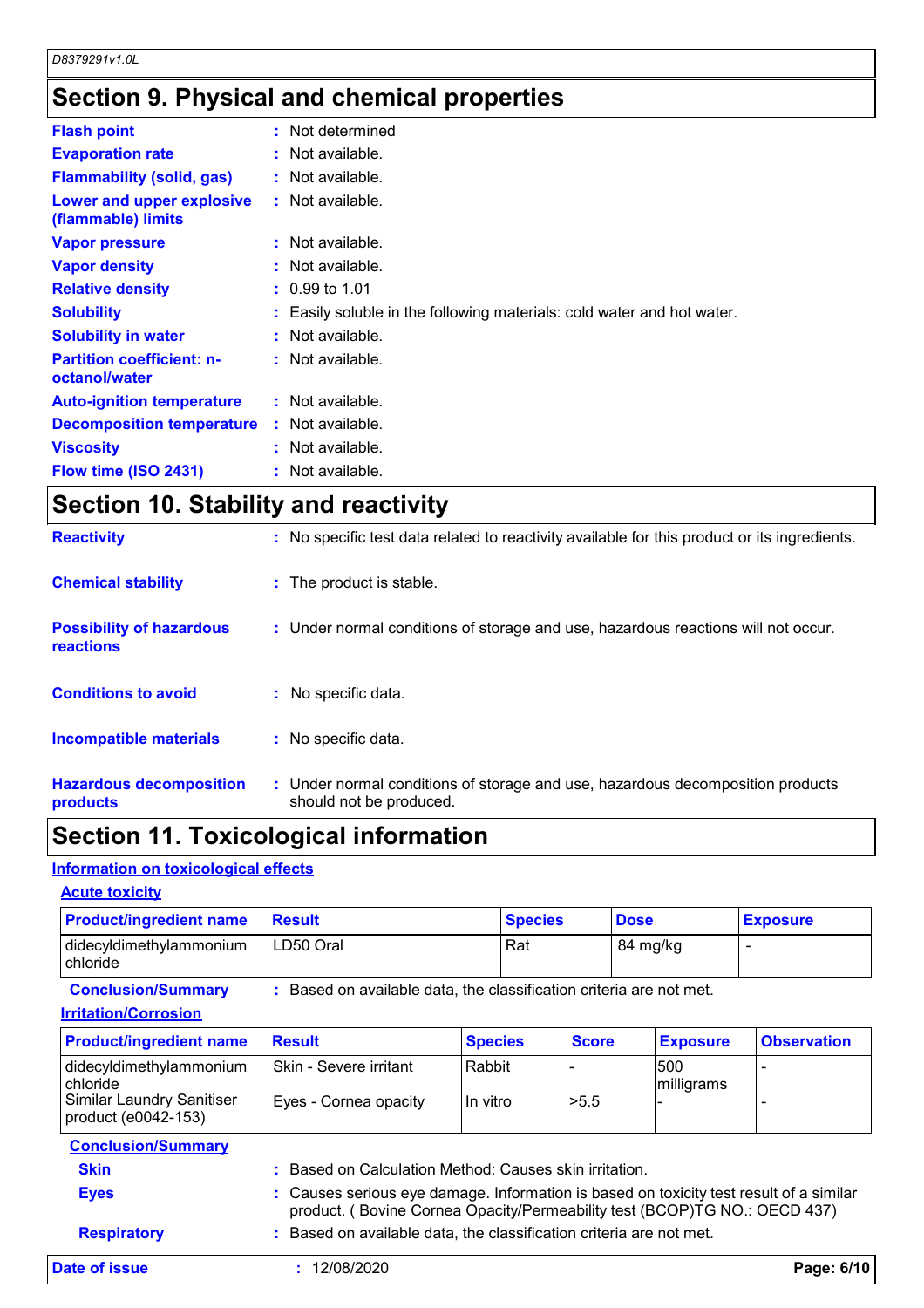# **Section 11. Toxicological information**

#### **Sensitization**

| <b>Product/ingredient name</b><br><b>Route of</b><br><b>Species</b><br><b>Result</b><br>exposure<br><b>Similar Laundry Sanitiser</b><br>Mouse<br>Sensitizing<br>skin<br>product (e0042-153)<br><b>Conclusion/Summary</b><br><b>Skin</b><br>: Skin sensitizer Information is based on toxicity test result of a similar product. (Local<br>lymph node assay (LLNA)TG No.: OECD 429)<br>: Based on available data, the classification criteria are not met.<br><b>Respiratory</b><br><b>Mutagenicity</b><br>Not available.<br><b>Conclusion/Summary</b><br>: Based on available data, the classification criteria are not met.<br><b>Carcinogenicity</b><br>Not available.<br><b>Conclusion/Summary</b><br>: Based on available data, the classification criteria are not met.<br><b>Reproductive toxicity</b><br>Not available.<br><b>Conclusion/Summary</b><br>: Based on available data, the classification criteria are not met.<br><b>Teratogenicity</b><br>Not available.<br><b>Conclusion/Summary</b><br>: Based on available data, the classification criteria are not met.<br><b>Specific target organ toxicity (single exposure)</b><br>Not available.<br><b>Specific target organ toxicity (repeated exposure)</b><br>Not available.<br><b>Aspiration hazard</b><br>Not available.<br>: Not available.<br><b>Eye contact</b><br>: Causes serious eye damage.<br><b>Inhalation</b><br>No known significant effects or critical hazards.<br><b>Skin contact</b><br>: Causes skin irritation. May cause an allergic skin reaction.<br><b>Ingestion</b><br>: No known significant effects or critical hazards.<br><b>Eye contact</b><br>: Adverse symptoms may include the following:<br>pain<br>watering<br>redness<br><b>Inhalation</b><br>: No specific data.<br><b>Skin contact</b><br>: Adverse symptoms may include the following: |  |  |
|-----------------------------------------------------------------------------------------------------------------------------------------------------------------------------------------------------------------------------------------------------------------------------------------------------------------------------------------------------------------------------------------------------------------------------------------------------------------------------------------------------------------------------------------------------------------------------------------------------------------------------------------------------------------------------------------------------------------------------------------------------------------------------------------------------------------------------------------------------------------------------------------------------------------------------------------------------------------------------------------------------------------------------------------------------------------------------------------------------------------------------------------------------------------------------------------------------------------------------------------------------------------------------------------------------------------------------------------------------------------------------------------------------------------------------------------------------------------------------------------------------------------------------------------------------------------------------------------------------------------------------------------------------------------------------------------------------------------------------------------------------------------------------------------------------------------------------------------------|--|--|
|                                                                                                                                                                                                                                                                                                                                                                                                                                                                                                                                                                                                                                                                                                                                                                                                                                                                                                                                                                                                                                                                                                                                                                                                                                                                                                                                                                                                                                                                                                                                                                                                                                                                                                                                                                                                                                               |  |  |
|                                                                                                                                                                                                                                                                                                                                                                                                                                                                                                                                                                                                                                                                                                                                                                                                                                                                                                                                                                                                                                                                                                                                                                                                                                                                                                                                                                                                                                                                                                                                                                                                                                                                                                                                                                                                                                               |  |  |
|                                                                                                                                                                                                                                                                                                                                                                                                                                                                                                                                                                                                                                                                                                                                                                                                                                                                                                                                                                                                                                                                                                                                                                                                                                                                                                                                                                                                                                                                                                                                                                                                                                                                                                                                                                                                                                               |  |  |
|                                                                                                                                                                                                                                                                                                                                                                                                                                                                                                                                                                                                                                                                                                                                                                                                                                                                                                                                                                                                                                                                                                                                                                                                                                                                                                                                                                                                                                                                                                                                                                                                                                                                                                                                                                                                                                               |  |  |
|                                                                                                                                                                                                                                                                                                                                                                                                                                                                                                                                                                                                                                                                                                                                                                                                                                                                                                                                                                                                                                                                                                                                                                                                                                                                                                                                                                                                                                                                                                                                                                                                                                                                                                                                                                                                                                               |  |  |
|                                                                                                                                                                                                                                                                                                                                                                                                                                                                                                                                                                                                                                                                                                                                                                                                                                                                                                                                                                                                                                                                                                                                                                                                                                                                                                                                                                                                                                                                                                                                                                                                                                                                                                                                                                                                                                               |  |  |
|                                                                                                                                                                                                                                                                                                                                                                                                                                                                                                                                                                                                                                                                                                                                                                                                                                                                                                                                                                                                                                                                                                                                                                                                                                                                                                                                                                                                                                                                                                                                                                                                                                                                                                                                                                                                                                               |  |  |
|                                                                                                                                                                                                                                                                                                                                                                                                                                                                                                                                                                                                                                                                                                                                                                                                                                                                                                                                                                                                                                                                                                                                                                                                                                                                                                                                                                                                                                                                                                                                                                                                                                                                                                                                                                                                                                               |  |  |
|                                                                                                                                                                                                                                                                                                                                                                                                                                                                                                                                                                                                                                                                                                                                                                                                                                                                                                                                                                                                                                                                                                                                                                                                                                                                                                                                                                                                                                                                                                                                                                                                                                                                                                                                                                                                                                               |  |  |
|                                                                                                                                                                                                                                                                                                                                                                                                                                                                                                                                                                                                                                                                                                                                                                                                                                                                                                                                                                                                                                                                                                                                                                                                                                                                                                                                                                                                                                                                                                                                                                                                                                                                                                                                                                                                                                               |  |  |
|                                                                                                                                                                                                                                                                                                                                                                                                                                                                                                                                                                                                                                                                                                                                                                                                                                                                                                                                                                                                                                                                                                                                                                                                                                                                                                                                                                                                                                                                                                                                                                                                                                                                                                                                                                                                                                               |  |  |
|                                                                                                                                                                                                                                                                                                                                                                                                                                                                                                                                                                                                                                                                                                                                                                                                                                                                                                                                                                                                                                                                                                                                                                                                                                                                                                                                                                                                                                                                                                                                                                                                                                                                                                                                                                                                                                               |  |  |
|                                                                                                                                                                                                                                                                                                                                                                                                                                                                                                                                                                                                                                                                                                                                                                                                                                                                                                                                                                                                                                                                                                                                                                                                                                                                                                                                                                                                                                                                                                                                                                                                                                                                                                                                                                                                                                               |  |  |
|                                                                                                                                                                                                                                                                                                                                                                                                                                                                                                                                                                                                                                                                                                                                                                                                                                                                                                                                                                                                                                                                                                                                                                                                                                                                                                                                                                                                                                                                                                                                                                                                                                                                                                                                                                                                                                               |  |  |
|                                                                                                                                                                                                                                                                                                                                                                                                                                                                                                                                                                                                                                                                                                                                                                                                                                                                                                                                                                                                                                                                                                                                                                                                                                                                                                                                                                                                                                                                                                                                                                                                                                                                                                                                                                                                                                               |  |  |
|                                                                                                                                                                                                                                                                                                                                                                                                                                                                                                                                                                                                                                                                                                                                                                                                                                                                                                                                                                                                                                                                                                                                                                                                                                                                                                                                                                                                                                                                                                                                                                                                                                                                                                                                                                                                                                               |  |  |
|                                                                                                                                                                                                                                                                                                                                                                                                                                                                                                                                                                                                                                                                                                                                                                                                                                                                                                                                                                                                                                                                                                                                                                                                                                                                                                                                                                                                                                                                                                                                                                                                                                                                                                                                                                                                                                               |  |  |
|                                                                                                                                                                                                                                                                                                                                                                                                                                                                                                                                                                                                                                                                                                                                                                                                                                                                                                                                                                                                                                                                                                                                                                                                                                                                                                                                                                                                                                                                                                                                                                                                                                                                                                                                                                                                                                               |  |  |
| Information on the likely<br>routes of exposure<br><b>Potential acute health effects</b><br>Symptoms related to the physical, chemical and toxicological characteristics                                                                                                                                                                                                                                                                                                                                                                                                                                                                                                                                                                                                                                                                                                                                                                                                                                                                                                                                                                                                                                                                                                                                                                                                                                                                                                                                                                                                                                                                                                                                                                                                                                                                      |  |  |
|                                                                                                                                                                                                                                                                                                                                                                                                                                                                                                                                                                                                                                                                                                                                                                                                                                                                                                                                                                                                                                                                                                                                                                                                                                                                                                                                                                                                                                                                                                                                                                                                                                                                                                                                                                                                                                               |  |  |
|                                                                                                                                                                                                                                                                                                                                                                                                                                                                                                                                                                                                                                                                                                                                                                                                                                                                                                                                                                                                                                                                                                                                                                                                                                                                                                                                                                                                                                                                                                                                                                                                                                                                                                                                                                                                                                               |  |  |
|                                                                                                                                                                                                                                                                                                                                                                                                                                                                                                                                                                                                                                                                                                                                                                                                                                                                                                                                                                                                                                                                                                                                                                                                                                                                                                                                                                                                                                                                                                                                                                                                                                                                                                                                                                                                                                               |  |  |
|                                                                                                                                                                                                                                                                                                                                                                                                                                                                                                                                                                                                                                                                                                                                                                                                                                                                                                                                                                                                                                                                                                                                                                                                                                                                                                                                                                                                                                                                                                                                                                                                                                                                                                                                                                                                                                               |  |  |
|                                                                                                                                                                                                                                                                                                                                                                                                                                                                                                                                                                                                                                                                                                                                                                                                                                                                                                                                                                                                                                                                                                                                                                                                                                                                                                                                                                                                                                                                                                                                                                                                                                                                                                                                                                                                                                               |  |  |
|                                                                                                                                                                                                                                                                                                                                                                                                                                                                                                                                                                                                                                                                                                                                                                                                                                                                                                                                                                                                                                                                                                                                                                                                                                                                                                                                                                                                                                                                                                                                                                                                                                                                                                                                                                                                                                               |  |  |
|                                                                                                                                                                                                                                                                                                                                                                                                                                                                                                                                                                                                                                                                                                                                                                                                                                                                                                                                                                                                                                                                                                                                                                                                                                                                                                                                                                                                                                                                                                                                                                                                                                                                                                                                                                                                                                               |  |  |
|                                                                                                                                                                                                                                                                                                                                                                                                                                                                                                                                                                                                                                                                                                                                                                                                                                                                                                                                                                                                                                                                                                                                                                                                                                                                                                                                                                                                                                                                                                                                                                                                                                                                                                                                                                                                                                               |  |  |
|                                                                                                                                                                                                                                                                                                                                                                                                                                                                                                                                                                                                                                                                                                                                                                                                                                                                                                                                                                                                                                                                                                                                                                                                                                                                                                                                                                                                                                                                                                                                                                                                                                                                                                                                                                                                                                               |  |  |
|                                                                                                                                                                                                                                                                                                                                                                                                                                                                                                                                                                                                                                                                                                                                                                                                                                                                                                                                                                                                                                                                                                                                                                                                                                                                                                                                                                                                                                                                                                                                                                                                                                                                                                                                                                                                                                               |  |  |
|                                                                                                                                                                                                                                                                                                                                                                                                                                                                                                                                                                                                                                                                                                                                                                                                                                                                                                                                                                                                                                                                                                                                                                                                                                                                                                                                                                                                                                                                                                                                                                                                                                                                                                                                                                                                                                               |  |  |
| pain or irritation                                                                                                                                                                                                                                                                                                                                                                                                                                                                                                                                                                                                                                                                                                                                                                                                                                                                                                                                                                                                                                                                                                                                                                                                                                                                                                                                                                                                                                                                                                                                                                                                                                                                                                                                                                                                                            |  |  |
| redness<br>blistering may occur                                                                                                                                                                                                                                                                                                                                                                                                                                                                                                                                                                                                                                                                                                                                                                                                                                                                                                                                                                                                                                                                                                                                                                                                                                                                                                                                                                                                                                                                                                                                                                                                                                                                                                                                                                                                               |  |  |
|                                                                                                                                                                                                                                                                                                                                                                                                                                                                                                                                                                                                                                                                                                                                                                                                                                                                                                                                                                                                                                                                                                                                                                                                                                                                                                                                                                                                                                                                                                                                                                                                                                                                                                                                                                                                                                               |  |  |
| No specific data.<br><b>Ingestion</b>                                                                                                                                                                                                                                                                                                                                                                                                                                                                                                                                                                                                                                                                                                                                                                                                                                                                                                                                                                                                                                                                                                                                                                                                                                                                                                                                                                                                                                                                                                                                                                                                                                                                                                                                                                                                         |  |  |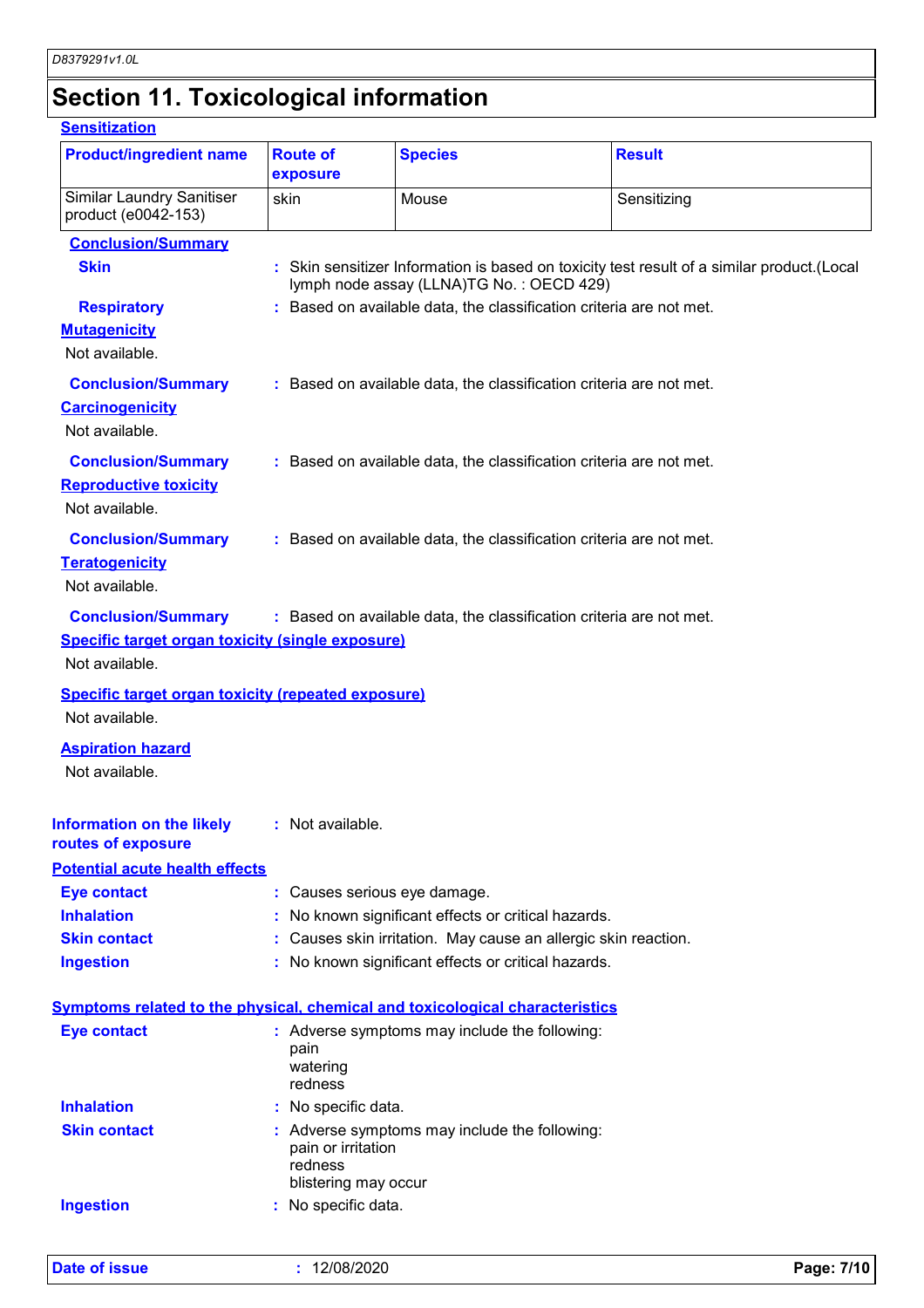# **Section 11. Toxicological information**

|                                                   | Delayed and immediate effects and also chronic effects from short and long term exposure                 |
|---------------------------------------------------|----------------------------------------------------------------------------------------------------------|
| <b>Short term exposure</b>                        |                                                                                                          |
| <b>Potential immediate</b><br><b>effects</b>      | $:$ Not available.                                                                                       |
| <b>Potential delayed effects</b>                  | $:$ Not available.                                                                                       |
| <b>Long term exposure</b>                         |                                                                                                          |
| <b>Potential immediate</b><br>effects             | $:$ Not available.                                                                                       |
| <b>Potential delayed effects : Not available.</b> |                                                                                                          |
| <b>Potential chronic health effects</b>           |                                                                                                          |
| Not available.                                    |                                                                                                          |
| <b>Conclusion/Summary</b>                         | : Based on available data, the classification criteria are not met.                                      |
| <b>General</b>                                    | : Once sensitized, a severe allergic reaction may occur when subsequently exposed<br>to very low levels. |
| <b>Carcinogenicity</b>                            | : No known significant effects or critical hazards.                                                      |
| <b>Mutagenicity</b>                               | : No known significant effects or critical hazards.                                                      |
| <b>Teratogenicity</b>                             | : No known significant effects or critical hazards.                                                      |
| <b>Developmental effects</b>                      | : No known significant effects or critical hazards.                                                      |
| <b>Fertility effects</b>                          | : No known significant effects or critical hazards.                                                      |
|                                                   |                                                                                                          |

#### **Numerical measures of toxicity**

| Route       | <b>ATE value</b> |
|-------------|------------------|
| <b>Oral</b> | 25579.3 mg/kg    |

## **Section 12. Ecological information**

#### **Toxicity**

| <b>Product/ingredient name</b>      | <b>Result</b>                     | <b>Species</b>                                                                     | <b>Exposure</b> |
|-------------------------------------|-----------------------------------|------------------------------------------------------------------------------------|-----------------|
| didecyldimethylammonium<br>chloride | Acute EC50 110 µg/l Fresh water   | Algae - Chlorella pyrenoidosa -<br>Exponential growth phase                        | 72 hours        |
|                                     | Acute EC50 14.22 ppb Fresh water  | Algae - Pseudokirchneriella<br>subcapitata                                         | 96 hours        |
|                                     | Acute EC50 18 ppb Fresh water     | Daphnia - Daphnia magna                                                            | 48 hours        |
|                                     | Acute LC50 39 µg/l Marine water   | Crustaceans - Americamysis<br>bahia - Juvenile (Fledgling,<br>Hatchling, Weanling) | 48 hours        |
|                                     | Acute LC50 0.01 µg/l Fresh water  | Fish - Acipenser transmontanus<br>- Larvae                                         | 96 hours        |
|                                     | Chronic NOEC 25 µg/l Fresh water  | Algae - Pseudokirchneriella<br>subcapitata - Exponential<br>growth phase           | 72 hours        |
|                                     | Chronic NOEC 125 µg/l Fresh water | Daphnia - Daphnia magna                                                            | 21 days         |

**Conclusion/Summary :** Based on Calculation Method: Harmful to aquatic life with long lasting effects.

### **Persistence and degradability**

**Conclusion/Summary :** The surfactants contained in this mixture comply with the biodegradability criteria as laid down in Regulation (EC) No. 648/2004 on detergents.

### **Bioaccumulative potential**

**Date of issue :** 12/08/2020 **Page: 8/10**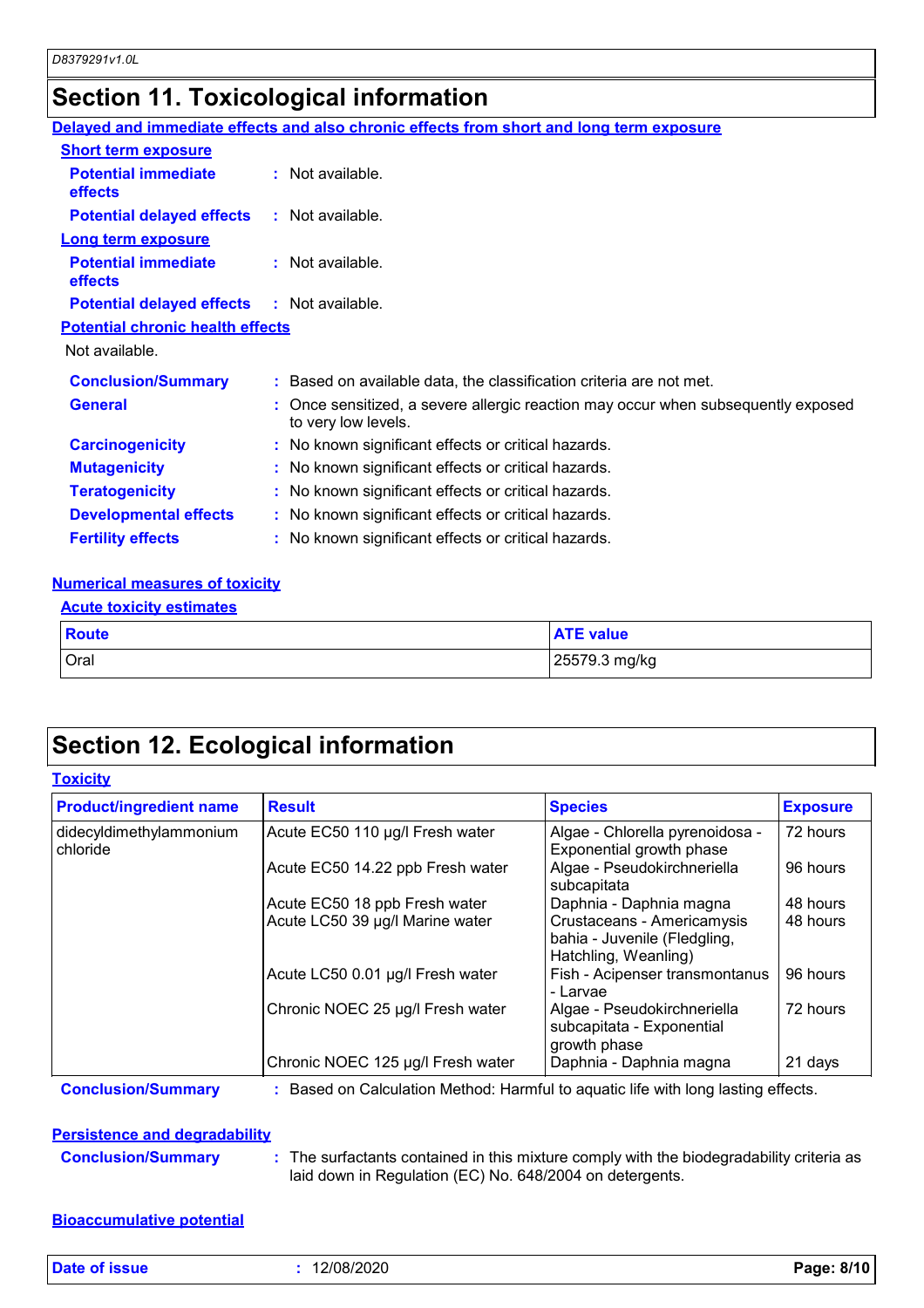### **Section 12. Ecological information**

Not available.

#### **Mobility in soil**

| <b>Soil/water partition</b> |  |
|-----------------------------|--|
| <b>coefficient (Koc)</b>    |  |

**:** Not available.

#### **Other adverse effects** : No known significant effects or critical hazards.

### **Section 13. Disposal considerations**

| <b>Disposal methods</b> | : The generation of waste should be avoided or minimized wherever possible.<br>Disposal of this product, solutions and any by-products should at all times comply<br>with the requirements of environmental protection and waste disposal legislation<br>and any regional local authority requirements. Dispose of surplus and non-<br>recyclable products via a licensed waste disposal contractor. Waste should not be |
|-------------------------|--------------------------------------------------------------------------------------------------------------------------------------------------------------------------------------------------------------------------------------------------------------------------------------------------------------------------------------------------------------------------------------------------------------------------|
|                         | disposed of untreated to the sewer unless fully compliant with the requirements of<br>all authorities with jurisdiction. Waste packaging should be recycled. Incineration or<br>landfill should only be considered when recycling is not feasible. This material and<br>its container must be disposed of in a safe way. Care should be taken when                                                                       |
|                         | handling emptied containers that have not been cleaned or rinsed out. Empty<br>containers or liners may retain some product residues. Avoid dispersal of spilled<br>material and runoff and contact with soil, waterways, drains and sewers.                                                                                                                                                                             |

### **Section 14. Transport information**

|                                      | <b>ADG</b>               | <b>ADR/RID</b>           | <b>IMDG</b>    | <b>IATA</b>    |
|--------------------------------------|--------------------------|--------------------------|----------------|----------------|
| <b>UN number</b>                     | Not regulated.           | Not regulated.           | Not regulated. | Not regulated. |
| <b>UN proper</b><br>shipping name    |                          |                          |                |                |
| <b>Transport hazard</b><br>class(es) | $\overline{\phantom{0}}$ |                          |                |                |
| <b>Packing group</b>                 | $\overline{\phantom{a}}$ | $\overline{\phantom{0}}$ | -              |                |
| <b>Environmental</b><br>hazards      | No.                      | No.                      | No.            | No.            |

**Special precautions for user Transport within user's premises:** always transport in closed containers that are **:** upright and secure. Ensure that persons transporting the product know what to do in the event of an accident or spillage.

**Transport in bulk according to Annex II of MARPOL and the IBC Code :** Not available.

### **Section 15. Regulatory information**

### **Standard Uniform Schedule of Medicine and Poisons**

Not Scheduled

#### **Model Work Health and Safety Regulations - Scheduled Substances**

No listed substance

**Chemicals (NZIoC)**

|  |  | <b>Australia inventory (AICS)</b> |  |
|--|--|-----------------------------------|--|
|--|--|-----------------------------------|--|

- All components are listed or exempted.
- **New Zealand Inventory of :** All components are listed or exempted.

**Date of issue :** 12/08/2020 **Page: 9/10**